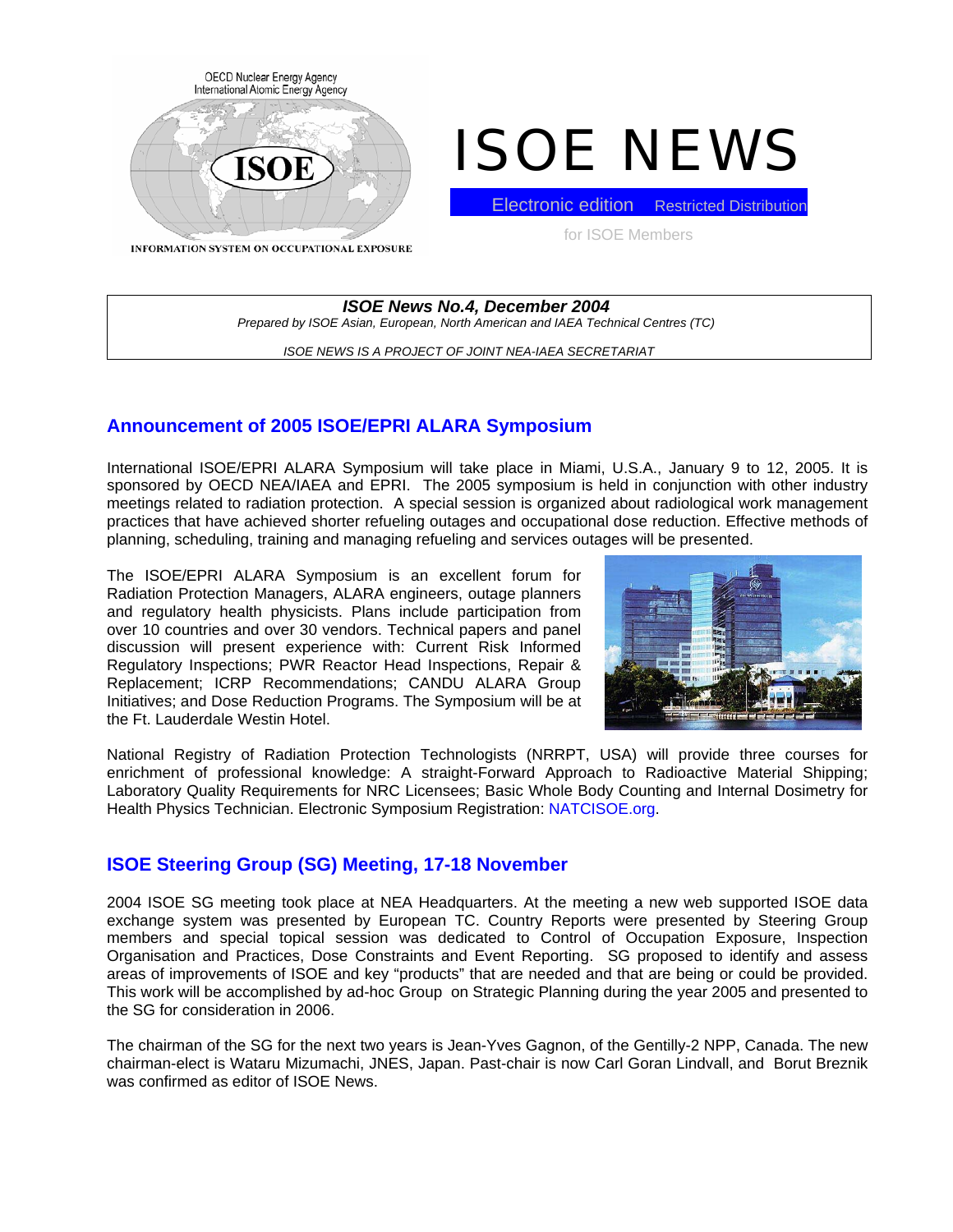# **The ISOE Network**

A new web-site is available for the public and for the ISOE members at the following address: [http://www.isoe](http://www.isoe-network.net/)[network.net/](http://www.isoe-network.net/). There are two types of registration: general registration allows access to documents; a second registration is needed for the ISOE discussion forum. Do not forget to register to the on-line ISOE discussion Forum by clicking on "Members Forum" and on "Register" at the top of the screen.

| Démarrage<br>Actualiser<br>Recherches<br>Favoris                                       | Courries<br>Imprimer                                                                                                                                                                                           | <b>STAR</b><br><b>Cultivan</b><br>Discuter                                                                                                                                                                                                                         | Messenger                                                                                                                                                                                                                                                                                                                                                                                                                                                                                                                                                                                                                                                                                                                                                                                                                                          |
|----------------------------------------------------------------------------------------|----------------------------------------------------------------------------------------------------------------------------------------------------------------------------------------------------------------|--------------------------------------------------------------------------------------------------------------------------------------------------------------------------------------------------------------------------------------------------------------------|----------------------------------------------------------------------------------------------------------------------------------------------------------------------------------------------------------------------------------------------------------------------------------------------------------------------------------------------------------------------------------------------------------------------------------------------------------------------------------------------------------------------------------------------------------------------------------------------------------------------------------------------------------------------------------------------------------------------------------------------------------------------------------------------------------------------------------------------------|
|                                                                                        |                                                                                                                                                                                                                |                                                                                                                                                                                                                                                                    | $\vee$ $\ominus$ or the                                                                                                                                                                                                                                                                                                                                                                                                                                                                                                                                                                                                                                                                                                                                                                                                                            |
| ISOE Network                                                                           |                                                                                                                                                                                                                |                                                                                                                                                                                                                                                                    |                                                                                                                                                                                                                                                                                                                                                                                                                                                                                                                                                                                                                                                                                                                                                                                                                                                    |
|                                                                                        |                                                                                                                                                                                                                |                                                                                                                                                                                                                                                                    | search.                                                                                                                                                                                                                                                                                                                                                                                                                                                                                                                                                                                                                                                                                                                                                                                                                                            |
| Newsflash                                                                              |                                                                                                                                                                                                                |                                                                                                                                                                                                                                                                    | Get the latest news                                                                                                                                                                                                                                                                                                                                                                                                                                                                                                                                                                                                                                                                                                                                                                                                                                |
|                                                                                        |                                                                                                                                                                                                                |                                                                                                                                                                                                                                                                    | direct to your desktop<br><b>RSS</b>                                                                                                                                                                                                                                                                                                                                                                                                                                                                                                                                                                                                                                                                                                                                                                                                               |
|                                                                                        |                                                                                                                                                                                                                |                                                                                                                                                                                                                                                                    | Polls                                                                                                                                                                                                                                                                                                                                                                                                                                                                                                                                                                                                                                                                                                                                                                                                                                              |
|                                                                                        |                                                                                                                                                                                                                |                                                                                                                                                                                                                                                                    | What is the most usefull                                                                                                                                                                                                                                                                                                                                                                                                                                                                                                                                                                                                                                                                                                                                                                                                                           |
|                                                                                        |                                                                                                                                                                                                                |                                                                                                                                                                                                                                                                    | Pladras analyses proups.                                                                                                                                                                                                                                                                                                                                                                                                                                                                                                                                                                                                                                                                                                                                                                                                                           |
| / Welcome to the ISOE Network Website!                                                 |                                                                                                                                                                                                                |                                                                                                                                                                                                                                                                    | <b>C</b> Benchmarking analyses<br>Average annual colores                                                                                                                                                                                                                                                                                                                                                                                                                                                                                                                                                                                                                                                                                                                                                                                           |
| Tuesday, 27 July 2004                                                                  |                                                                                                                                                                                                                |                                                                                                                                                                                                                                                                    | dose per reactor                                                                                                                                                                                                                                                                                                                                                                                                                                                                                                                                                                                                                                                                                                                                                                                                                                   |
|                                                                                        |                                                                                                                                                                                                                |                                                                                                                                                                                                                                                                    | <b>C Total annual collective</b>                                                                                                                                                                                                                                                                                                                                                                                                                                                                                                                                                                                                                                                                                                                                                                                                                   |
|                                                                                        |                                                                                                                                                                                                                |                                                                                                                                                                                                                                                                    | <b>C)</b> Arerage aroual collect                                                                                                                                                                                                                                                                                                                                                                                                                                                                                                                                                                                                                                                                                                                                                                                                                   |
| make available to participants:                                                        |                                                                                                                                                                                                                |                                                                                                                                                                                                                                                                    | dose per TWh<br>C. 3-years rolling average<br>collective doses                                                                                                                                                                                                                                                                                                                                                                                                                                                                                                                                                                                                                                                                                                                                                                                     |
|                                                                                        |                                                                                                                                                                                                                |                                                                                                                                                                                                                                                                    | Vote<br>Results                                                                                                                                                                                                                                                                                                                                                                                                                                                                                                                                                                                                                                                                                                                                                                                                                                    |
| occupational exposure in nuclear power plants.                                         |                                                                                                                                                                                                                |                                                                                                                                                                                                                                                                    |                                                                                                                                                                                                                                                                                                                                                                                                                                                                                                                                                                                                                                                                                                                                                                                                                                                    |
|                                                                                        |                                                                                                                                                                                                                |                                                                                                                                                                                                                                                                    | <b>Browser Prefs</b><br>Add to Favorites.                                                                                                                                                                                                                                                                                                                                                                                                                                                                                                                                                                                                                                                                                                                                                                                                          |
|                                                                                        |                                                                                                                                                                                                                |                                                                                                                                                                                                                                                                    | <b>Make Home Page</b>                                                                                                                                                                                                                                                                                                                                                                                                                                                                                                                                                                                                                                                                                                                                                                                                                              |
|                                                                                        |                                                                                                                                                                                                                |                                                                                                                                                                                                                                                                    |                                                                                                                                                                                                                                                                                                                                                                                                                                                                                                                                                                                                                                                                                                                                                                                                                                                    |
|                                                                                        |                                                                                                                                                                                                                |                                                                                                                                                                                                                                                                    |                                                                                                                                                                                                                                                                                                                                                                                                                                                                                                                                                                                                                                                                                                                                                                                                                                                    |
|                                                                                        |                                                                                                                                                                                                                |                                                                                                                                                                                                                                                                    |                                                                                                                                                                                                                                                                                                                                                                                                                                                                                                                                                                                                                                                                                                                                                                                                                                                    |
| Last Updated ( Wednesday, 28 July 2004.)                                               |                                                                                                                                                                                                                |                                                                                                                                                                                                                                                                    | Newsfeeds<br><b>IAEA</b>                                                                                                                                                                                                                                                                                                                                                                                                                                                                                                                                                                                                                                                                                                                                                                                                                           |
|                                                                                        |                                                                                                                                                                                                                |                                                                                                                                                                                                                                                                    | This 02 Dec 2004 07:4                                                                                                                                                                                                                                                                                                                                                                                                                                                                                                                                                                                                                                                                                                                                                                                                                              |
| / Register now!                                                                        | <i>f</i> ISOL Forum - only for ISOL members                                                                                                                                                                    |                                                                                                                                                                                                                                                                    |                                                                                                                                                                                                                                                                                                                                                                                                                                                                                                                                                                                                                                                                                                                                                                                                                                                    |
|                                                                                        |                                                                                                                                                                                                                |                                                                                                                                                                                                                                                                    | The USA Board of Governor                                                                                                                                                                                                                                                                                                                                                                                                                                                                                                                                                                                                                                                                                                                                                                                                                          |
|                                                                                        |                                                                                                                                                                                                                |                                                                                                                                                                                                                                                                    | adopted a resolution on the                                                                                                                                                                                                                                                                                                                                                                                                                                                                                                                                                                                                                                                                                                                                                                                                                        |
|                                                                                        |                                                                                                                                                                                                                |                                                                                                                                                                                                                                                                    | implementation of the Agenc<br>safeguards agreement with I                                                                                                                                                                                                                                                                                                                                                                                                                                                                                                                                                                                                                                                                                                                                                                                         |
|                                                                                        | information to a specific group:                                                                                                                                                                               |                                                                                                                                                                                                                                                                    | In reaching its decision, the                                                                                                                                                                                                                                                                                                                                                                                                                                                                                                                                                                                                                                                                                                                                                                                                                      |
| In the menu, select "create one" account and provider.                                 | - utilities and NPPs group.                                                                                                                                                                                    |                                                                                                                                                                                                                                                                    | Board considered a detailed                                                                                                                                                                                                                                                                                                                                                                                                                                                                                                                                                                                                                                                                                                                                                                                                                        |
| your first name followed by your family name /in capital letters) - authorities group. |                                                                                                                                                                                                                |                                                                                                                                                                                                                                                                    | report from IAEA Director                                                                                                                                                                                                                                                                                                                                                                                                                                                                                                                                                                                                                                                                                                                                                                                                                          |
|                                                                                        | Affichage Favoris Outlis<br>×<br>Arrêter<br>Administration of the Museum of the Management of the Administration of the<br><b>ISOE Objectives</b><br>La Read more<br>Tuesday, 27 34ly 2004<br>How to register? | Historique<br>assembled, as a contribution to the optimization of radiation protection<br>protection experts. For further information see the ISOE report for 2002.<br>Texastay, 27 July 2004<br>The ISOE forum will allow you to<br>send directly your request of | We have just launched the new ISOE Network website. This site will allow you to get ISOE information, documents,<br>news and to have access to a ISOE members forum, with the possibility to contact a specific proup.<br>Register Now!<br>Thursday, 02 December 2004<br>According to the Terms and Conditions for the operation of ISOE, the objective of the ISOE Programme is to<br>Ill Broad and regularly updated information on methods to improve the protection of workers and on<br><sup>18</sup> A mechanism for dissemination of information on these issues, including evaluation and analysis of the data<br>Thus ISOE is promoting and co-ordinating international co-operative undertakings in the area of protection of<br>workers at nuclear power plants, at the same time providing a forum for communication between radiation |

The forum for discussions will facilitate requests of information to all ISOE participants or to a specific group (all the utilities or all the authorities).

ISOE members are invited to register, providing a password. Please note that ISOE participants can only be officially registered by the moderator only after checking membership with the corresponding national co-ordinator. To initiate the ISOE forum, the national coordinators are invited to provide the European Technical Centre with a list of members.

The registered ISOE members may download documents such as the ISOE News or the presentations of the country reports during the Steering Group meeting. In the future, the updated ISOE Database will be on the web.

# **Germany 2004 News**

## *Heinz Peter Kapteinat*

#### **Electronic Personal Dosimeters (EPD)**

The discussion about the introduction of EPDs for the legal dose monitoring is still ongoing. In parallel to a very successful pilot project carried out by a German NPP in cooperation with a legal monitoring institute, the Federal Ministry of Environmental Protection as the regulatory authority has started an independent project to investigate the feasibility of such a system. This procedure, performed in an atmosphere which is influenced by an antinuclear policy, might create unnecessary delays.

#### **Radioactive Release Controls**

An unintended and uncontrolled release of radioactivity, far below the limits but on a non-licensed pathway in one of the KONVOI-Plants, has initiated comprehensive examinations of systems in order to make sure, that interfaces between radioactive and non-radioactive systems are sufficiently separated. The German utilities believe, that such system characteristics can be found also in other NPPs. Therefore, all German NPPs carry out related examinations and will decide about the necessity of back fitting measures. In addition to technical considerations of the utilities, the event has caused some discussions on the political level.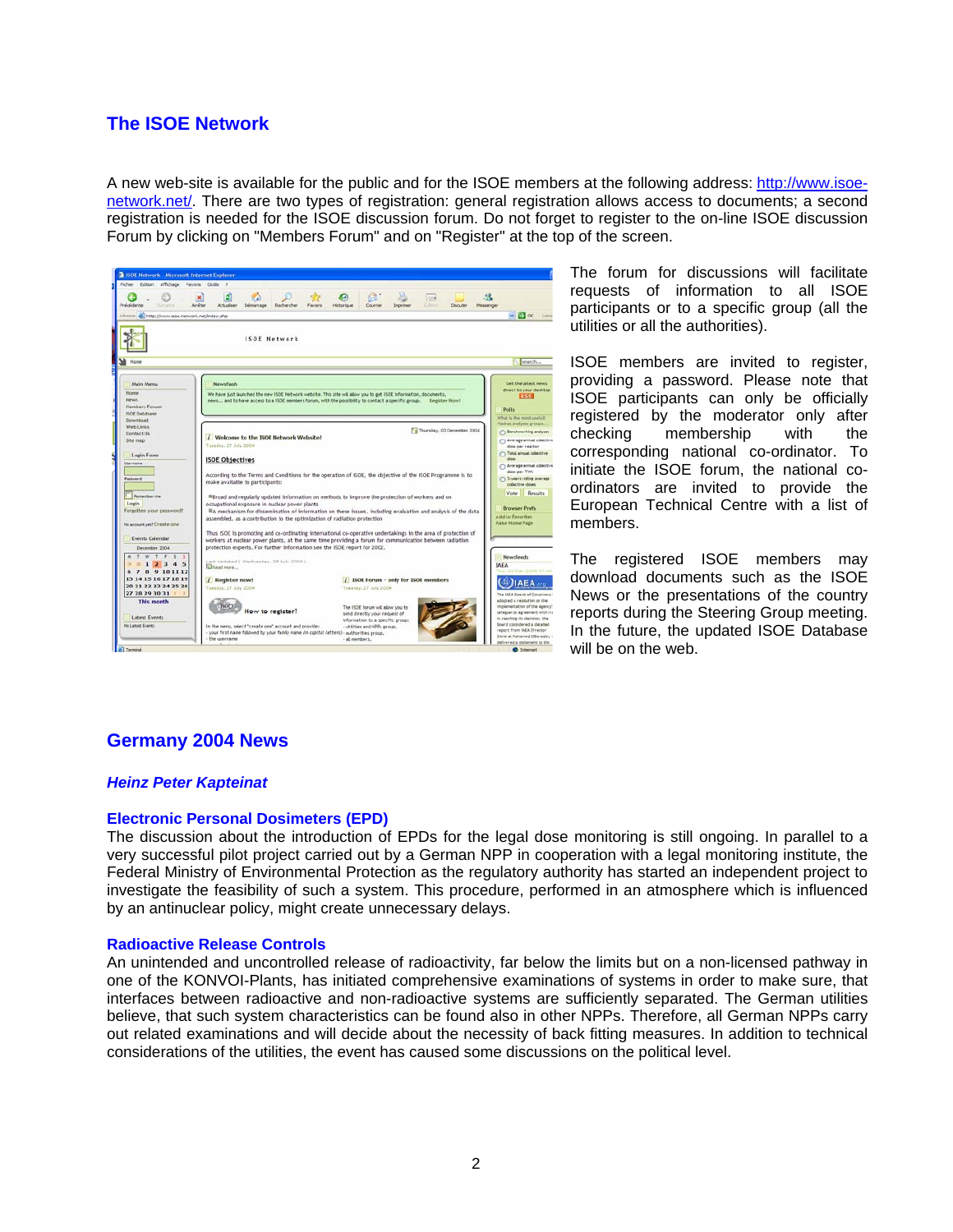# **Canada 2004 News**

## *Jean-Yves Gagnon, ISOE Chair*

## **Major Accomplishments**

Major Accomplishments in Canada include 3 CANDU units that were returned to service in 2004. After an administrative shutdown Bruce A, Units 3 & 4 were completely refurbished, and were restarted in June, 2004. Pickering, Unit 4, returned to full power operations in July 2004 after 900 days outage and 3.5 person-Sv dose.

Examples of major repairs are:

- Gentilly-2 and Point Lepreau Feeder Repair
- Pickering B Boiler Repair
- Pickering A and Bruce A Refurbishment
- Fuel Channel Replacement

## **Successful First CANDU ALARA Group Meeting in Oshawa, Ontario, June 2004**

After a first attempt to established a CANDU ALARA Group meeting during the International ISOE ALARA Symposium in Anaheim, California in February 2001, it took three years to finally came with a successful first meeting of the Canadian CANDU ALARA Group meeting. Based on the US PWR and BWR ALARA Group, these meetings provides a forum for the sharing of ALARA operational experiences, lessons learned and good practices among different station's CANDU ALARA organizations.



During the 3 days of this first meeting, participants discussed and agreed on a set of Terms of reference for the Group. The meeting also shows that many stations were facing the same typical dose reduction challenges but without having a chance to benefit from the exchange of information.

The next meeting is schedule for January 13, 2005, combining with the International ISOE ALARA Symposium, in Miami.

Sponsor of the meetings is the ISOE North American Technical Centre (natcisoe.org).

# **Announcement of 2005 PWR ALARA Winter Meeting**

North American Technical Centre has been chosen by the PWR RP ALARA Steering Committee to coordinate the PWR RP ALARA Committee, beginning on January 1, 2005, through December 31, 2007. NATC will support the PWR ALARA Benchmarking efforts under this program. The PWR RP ALARA Committee officially endorsed the ISOE program as a Good Industry Program in 1994. The committee is composed of 69 US PWR units, 3 Swedish PWR units and 59 EDF PWR units.

The committee meets twice per year for two days to exchange good ALARA practices

2005 PWR ALARA Winter Meeting will be held in Orlando, Florida, January 17 – 19. If you have any questions or comments please feel free to contact David Miller, e-mail address: DWMPhD@aol.com.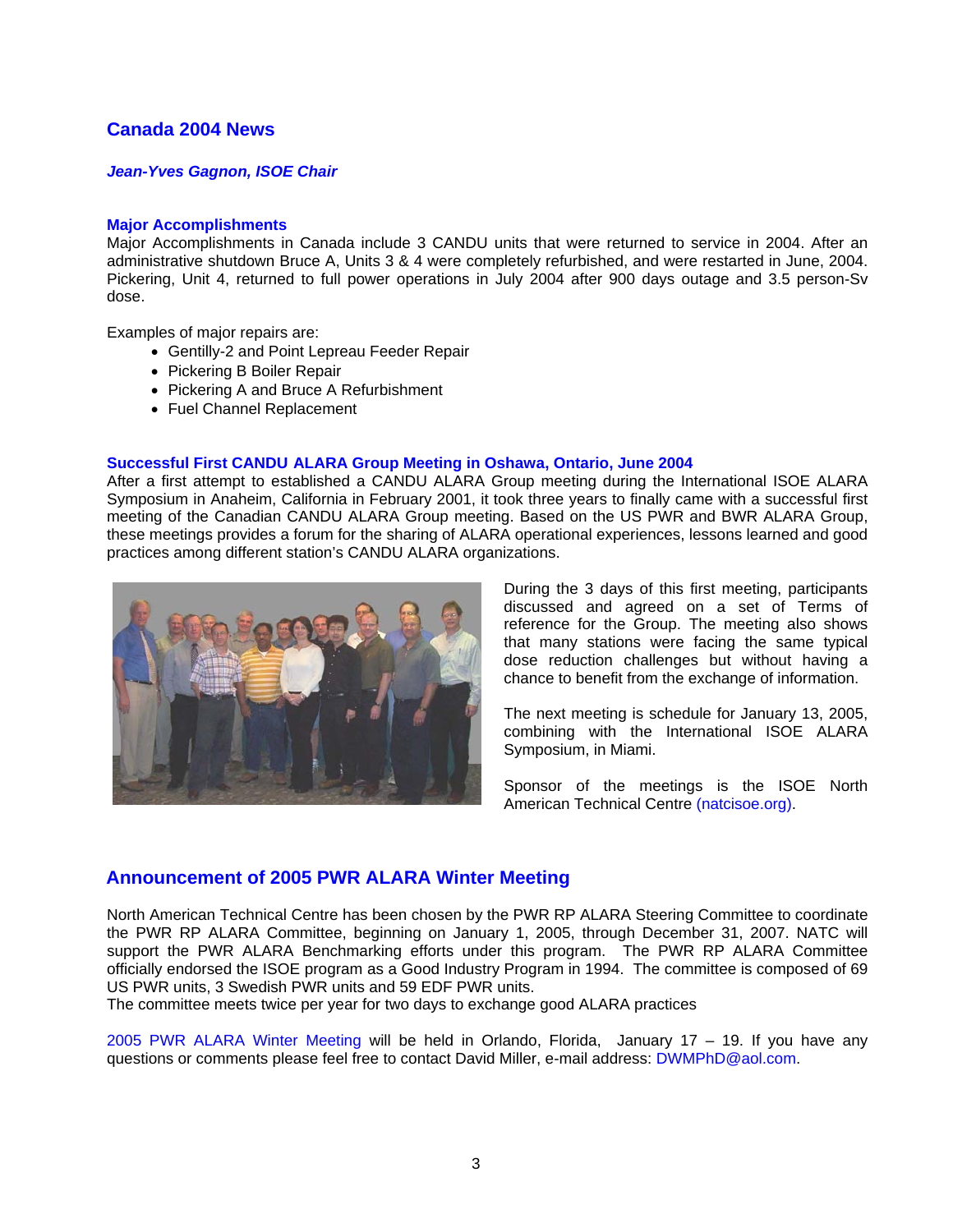## **Steam Generator Replacement in Belgium**

## *Els Thoelen, Radiation Protection Manager, Doel, Electrabel*

The replacement of the two steam generators of the Doel-2 Unit took place during the outage May -July, 2004, adding up to 66 days. The main works performed in the outage were: replacement of the steam generators, inspection of the reactor vessel and the internal parts, inspection of SC and RC valves and replacement of cooling batteries of the reactor building ventilation.

#### **Putting SG 2 into the reactor building, 28th of May**

In order to remove the existing steam generators and install the new steam generators, it was necessary to make two holes in the primary steel liner and in the dome of secondary containment. The holes in the primary containment had a diameter of 5.5 m, the steel being 25 mm thick. The square holes in the secondary containment had a length of 5.5 m, the concrete being 80 mm thick. The fuel was removed, with the reactor building being maintained in an under-pressurised state for as long as possible during the operation.



## **Collective dose history of SGRs in Belgium**



The dose allocated to this replacement of the steam generator was kept to 195.5 man-mSv. This success was the result of experience from previous replacements, a successful decontamination of the primary circuit, a well studied shielding with 70 tonnes of lead, and operational planning with a maximum attention to ALARA, for example: keeping the steam generators, that had to be replaced, filled with water for as long as possible.

# **Regulatory Inspection Activities Related to Radiation Protection**

NEA Committee on Nuclear Regulatory Activities (CNRA) and its working group has prepared a compendium of commendable inspection practices. These are neither international standards nor guidelines but serve as a useful reference when each country reviews and improves their inspection practices. Commendable practices are related to:

- Radiation Protection Inspection Authorities
- Licensee's Radiation Protection Organisation
- ALARA Implementation
- Effectiveness of Licensee's Radiation Protection Programme

Detail information is available in the NEA document CNRAR(2001)4 - Javier.Reig@oecd.org.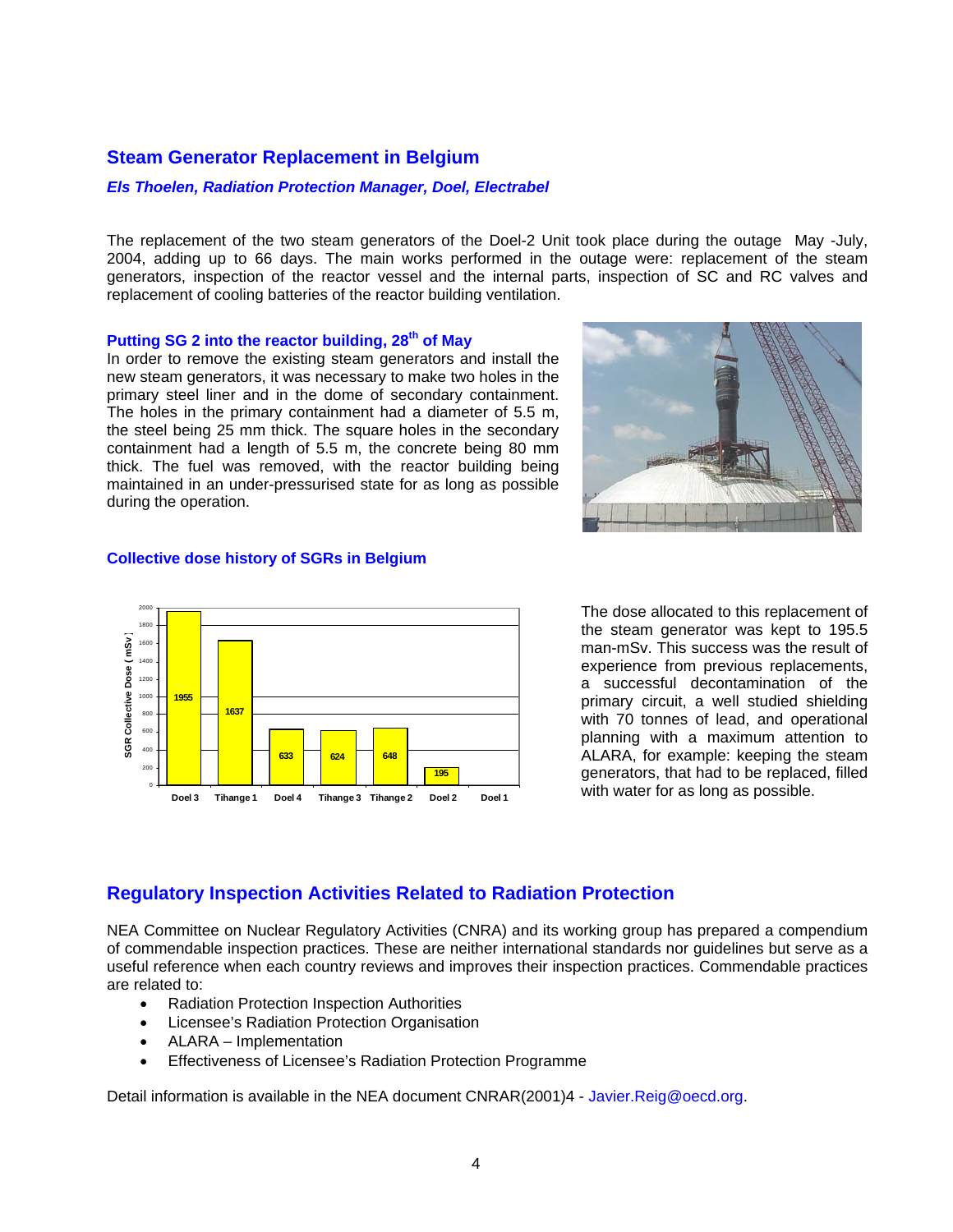# **About Dose Constraints and Dose Limits (ICRP 1990 vs. 2005)**

*Ted Lazo, OECD, Nuclear Energy Agency Borut Breznik, Krško NPP, Slovenia* 

#### **Dose Constraints were first mentioned in ICRP Publication 60, 1990**

The methods used in the optimization of protection tend to emphasize the benefits and detriments to whole group of exposed individuals (or in the society to population). Optimization of protection may introduce a substantial inequity between one individual and another. This inequity can be limited by incorporating sourcerelated instructions on individual dose into the process of optimization. The Commission (ICRP) calls these source-related dose constraints, previously called upper bounds. They form an integral part of the optimization of protection. For potential exposures, the corresponding concept is the risk constraint.

An important feature of optimization is the choice of dose constraints, the source-related values of individual dose used to limit the range of options considered in the procedure of optimization. For many types of occupation, it is possible to reach conclusions about the level of individual doses likely to be incurred in wellmanaged operations. This information can then be used to establish a dose constraint for that type of occupation. It will usually be appropriate for dose constraints to be fixed at the national or local level.

#### **The Need for both Limits and Dose Constraints**

Dose limits are needed as part of the control of occupational exposure both to impose a limit on the choice of dose constraints (to cover the occasional case where the same individual is employed on several tasks each with its own constraint) and to provide protection against errors of judgement in the application of optimization.

#### **What do Dose Limits Represent?**

The Commission has found it useful to use three words to indicate the degree of tolerability of an exposure (or risk). They are necessarily subjective in character and must be interpreted in relation to the type and source of the exposure under consideration. The first word is "unacceptable", which is used to indicate that the exposure would, in the Commission's view, not be acceptable on any reasonable basis in normal operation of any practice of which the use was a matter of choice. Such exposures might have to be accepted in abnormal situations, such as those during accidents. Exposures that are not unacceptable are then subdivided into those that are "tolerable", meaning that they are not welcome but can reasonable be tolerated, and "acceptable", meaning that they can be accepted without further improvement i.e. when the protection has been optimised. In this framework, the dose limit represents a selected boundary in the region between "unacceptable" and "tolerable" for the situation to which the dose limit is to apply, i.e. for the control of practices.

It is implicit in recommended dose limits from 1990 that the dose constraint for optimisation should not exceed 20 mSv in a year.

#### **Flexibility of Application**

Selection of dose limits necessarily includes social judgements applied to the many attributes of risk. These judgements would not necessarily be the same in all contexts and, in particular, might be different in different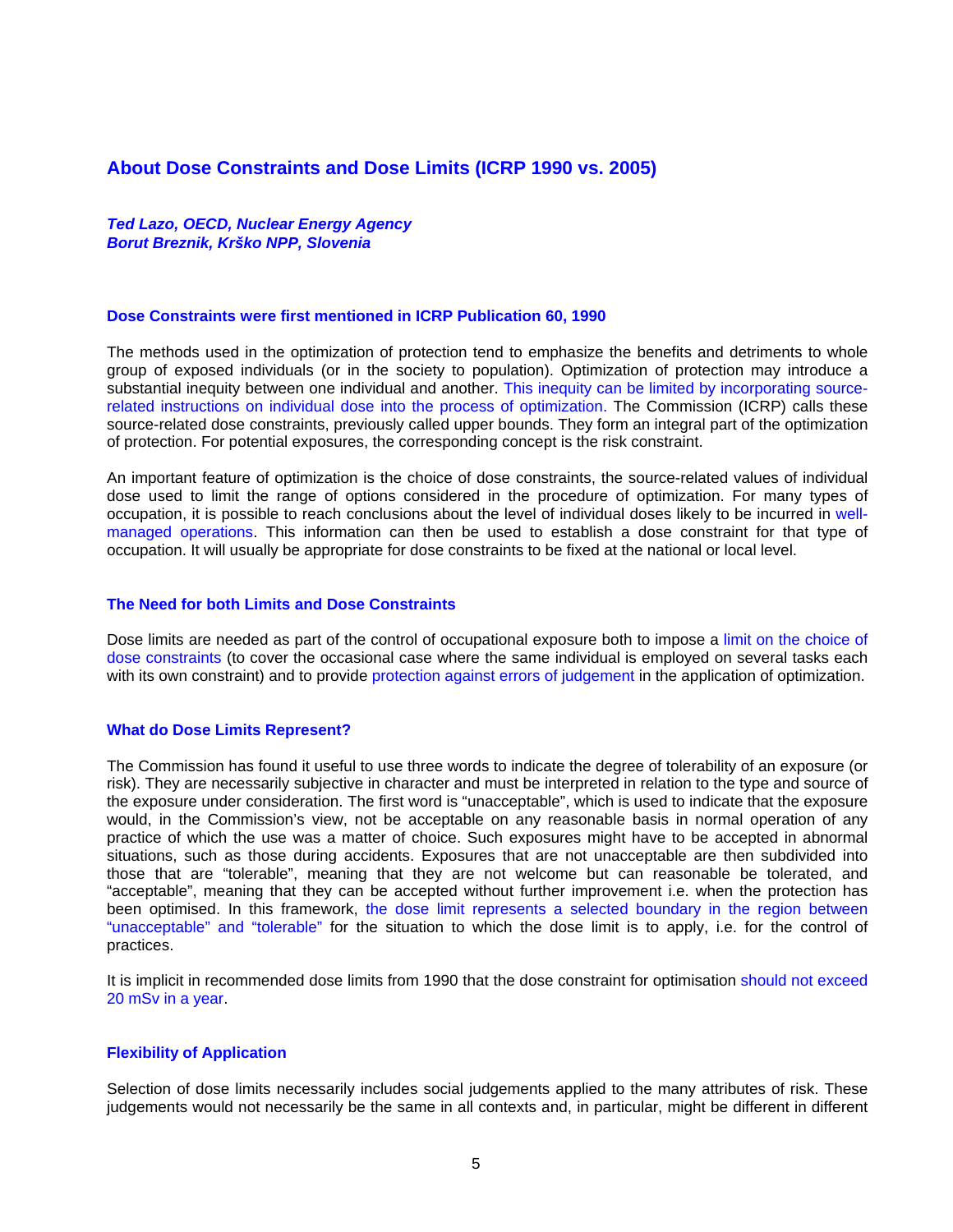societies. It is for this reason that the Commission intends its guidance to be sufficiently flexible to allow for national or regional variations. In the Commission's view, however, any such variations in the protection of the most highly exposed individuals are best introduced by the use of source-related dose constraints selected by the regulatory agencies and applied in the process of optimisation of protection rather than by the use of different dose limits.

Old dose constraints (ICRP 1990) only apply to situations that are under control, called Practices.

## **The New Concept of Dose Constraints (Draft 2005 Recommendations)**

The system of protection now recommended by the Commission is to be seen as a natural evolution of, and as a further clarification of, the 1990 Recommendations. The draft 2005 Recommendations establish restrictions on individual dose from specified sources in all situations (normal, emergency, as well as existing controllable exposure) within their scope. These restrictions should be applied to the exposure of actual or representative individuals. They provide a level of protection for individuals that should be considered as obligatory and not maintaining these levels of protection should be regarded as a failure. They are complemented by the requirement to optimise the level of protection achieved.

## **Maximum Dose Constraint**

The most fundamental level of protection is the source-related restriction called the dose constraint. It is used to provide a level of protection for the most exposed individuals from a single source within a class of exposure. The Commission recommends the use of quantitative dose constraints to protect the most exposed individuals from all identified controllable sources.

Maximum dose constraints recommended for workers and members of the public from single dominant sources for all types of exposure situations that can be controlled are:

- Effective dose of 100 mSv in a year in emergency situations, for workers, other than for saving life or preventing catastrophic circumstances, and for public evacuation or relocation; and for high levels of controllable existing exposures;
- Effective dose of 20 mSv in a year applies into occupational exposure, for countermeasures such as sheltering, iodine prophylaxis in accidents…
- Effective dose of 1 mSv in a year would be the maximum public constraint in normal situations while in case of multiple dominant sources a figure of 0.3 mSv/y would be appropriate (Publication 77);
- The value of an effective dose of 0.01 mSv/year is the minimum constraint that should be considered for application in any situation. This value correspond to a low need for action, giving rise to trivial risk to the exposed individuals.

End-point of optimisation is not necessarily much different than before. While there is no pre-determined ending point for optimisation, regulatory authorities take a graded approach to their requirements, with decreasing regulatory concern for lower exposures. For those situations that require the inclusion of stakeholders beyond the regulatory authorities and the licenses, optimised protection solutions identified through stakeholder dialogues will most likely enjoy support, and will be more sustainable than solutions that are imposed.